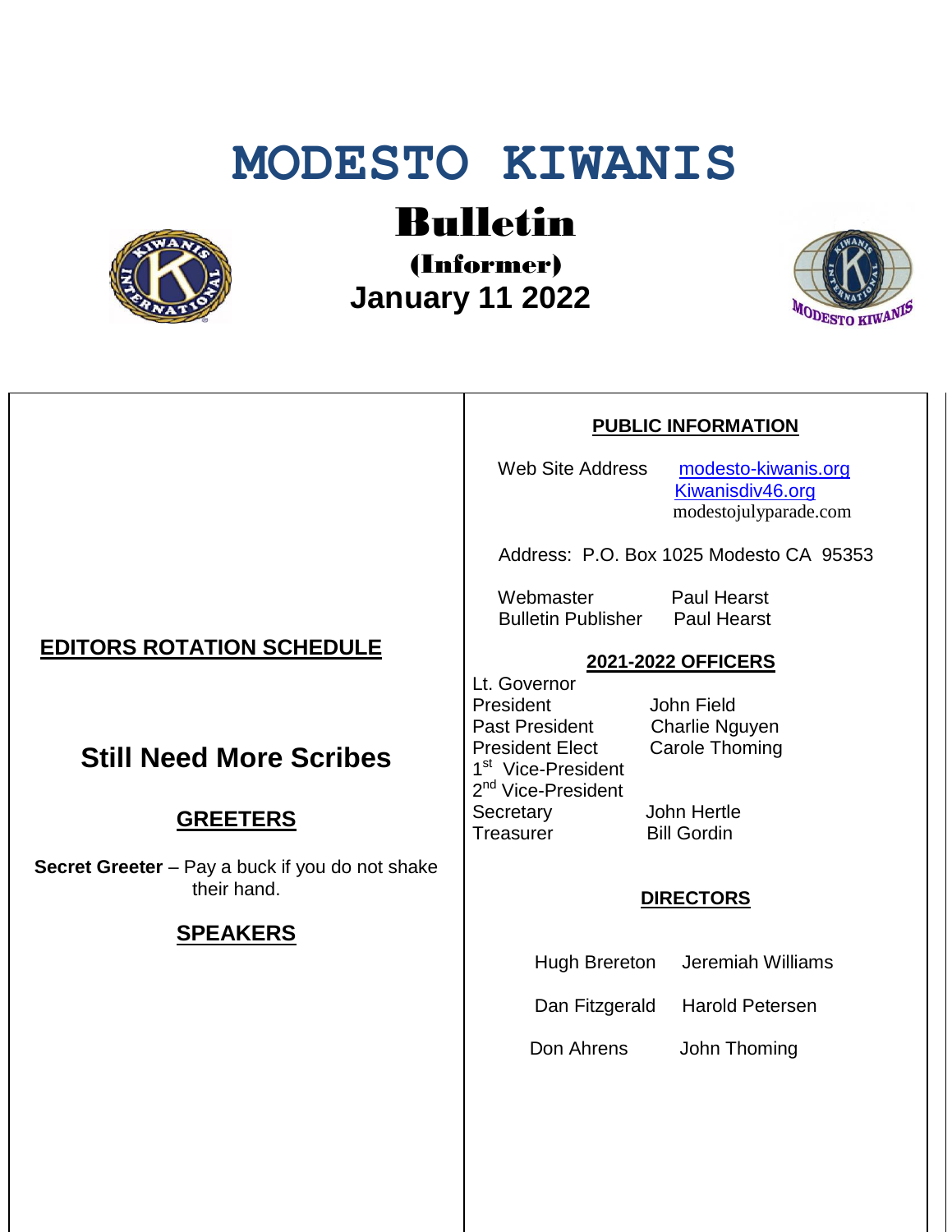Call to order: **Prez John Field**

Pledge was led by **Charlie N**

Patriotic Song: Duet sung by Dan A and Jeremiah W. (nicknamed 'Ebony & Ivory) Several happy 55 were donated! Invocation by **Jeremiah** Guests: Chris Field Announcements:

Friday 1/14/22

 Key Club Rally for **Jan Jeagar** 5:30 Graffiti Museum [the hat was passed for donations for Pizza for the Key Clubs. \$110 was raised]

Tuesday 1/ 18

 12:00 @ Modest Kiwanis Meeting  **Jan Jeager's** Celebration of Life Guests Invited too.

Tuesday 1/25

12:00 @ Modesto Kiwanis Meeting

**Terry McGrath's** Kiwanis Celebration of Life

Guests invited

Saturday 1/29

 2:00pm Graffiti Museum Terry McGrath's Celebration of Life

Today: **John Hertle** is fine free for the day as he answered last week question to **Prez. John F**.

"Why was a Volcano involved in the first bicycle?"

Happy/Sad 55

**John T** got his tooth fixed

 Watched 12 hours of football Sunday Investing in marijuana stack 'went up in smoke' Investing in oil stocks up 150%... Thank you Prez Biden

Ron F**:49ers & Raiders in the playoff**

**Jerry**: SHOCKEDI A9ers and Raider won 2 weeks m a row!

**John H**: Happy he didn't have to buy any of **John T's** gas anymore.